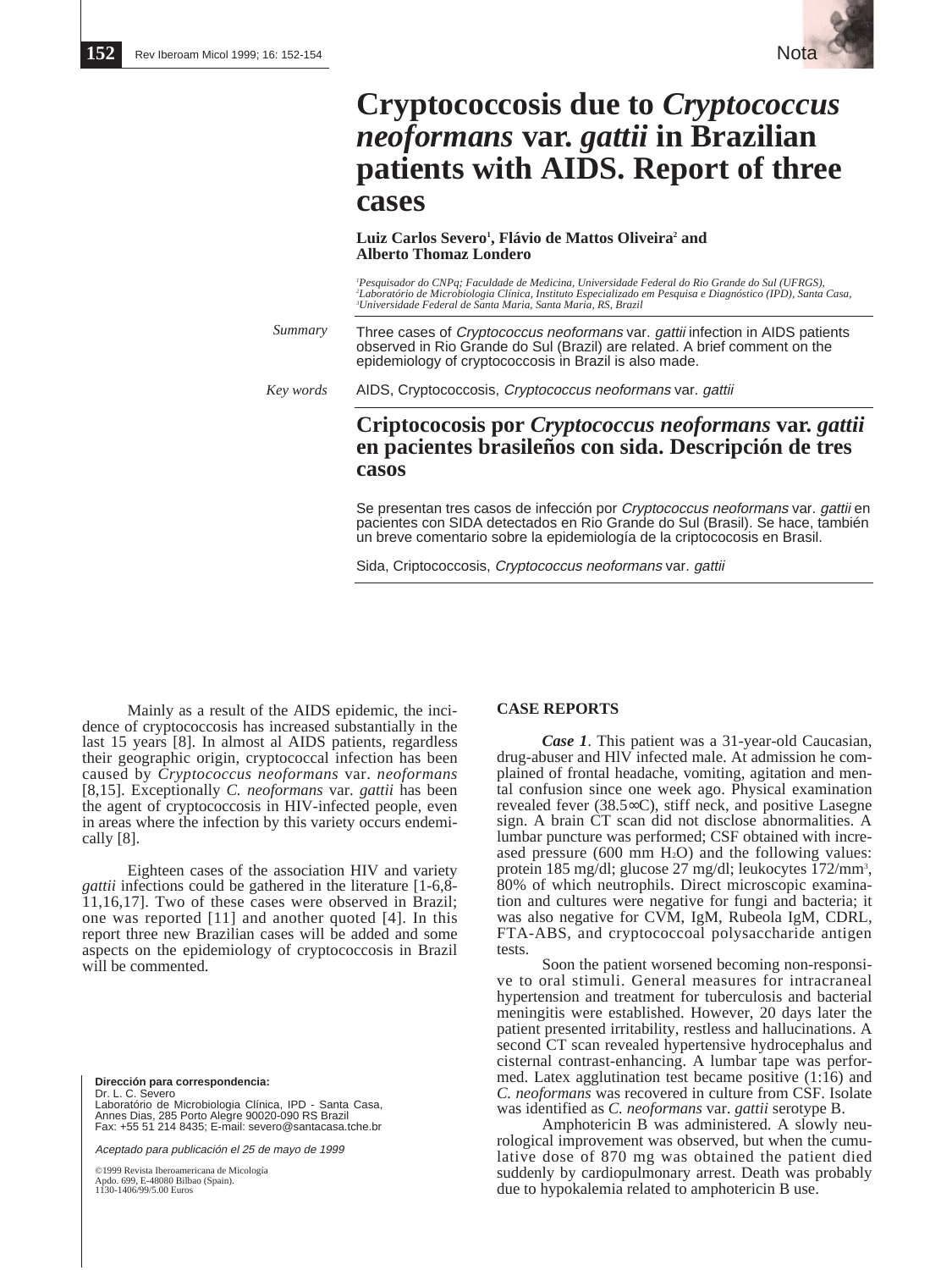*Case 2.* A 38-year-old Caucasian man was admitted complaining with disorientation and general seizures that appeared suddenly. He had a history of chronic alcoholism and he was HIV-positive. On physical examination neither signs of meningismus or focal encephalic lesions were observed. CD4/CD8 relation was 0.13. Chest roentgenogram showed bilateral infiltrations in the lower lobes with a small effusion in the left side. Cephalic CT scan did not reveal any abnormality. CSF obtained by lumbar spinal tape revealed the following values: protein 160 mg/dl; glucose 60 mg/dl; leukocytes  $200/\text{mm}^3$ (62% neutrophils, 35% eosinophils, and 3% lymphocytes). The sediment of the centrifugated CSF, mounted in a drop of India ink or smeared and stained by Gram and Kinyoun techniques did not revealed microorganisms: no growth were seen in cultures for fungi and bacteria. Under the presumption of bacterial meningitis or disseminated cysticercosis, the patient was treated with ceftriaxone and praziquantel, while awaiting for further CSF analysis. In this meantime the patient presentend a right sided hemiparesis and sign of meningitis. CSF, obtained in a second lumbar puncture, showed the following values: protein 58 mg/dl; glucose 96 mg/dl; leukocytes 213/mm3 (78% neutrophils and 20% lymphocytes). Negative results were obtained by microbiological examination of the CSF, but serologic test showed a titer of 1:8 by latex agglutination test. A proposed treatment with amphotericin B was refused and the family of the patient asked for his discharge.

One week later the patient was readmitted, presenting stiff neck, bilateral Babinski sign and symmetric spastic tetraparesis. CSF from a third lumbar puncture showed: protein 247 mg/dl; glucose 13 mg/dl; leukocytes 37/mm3 (66% lymphocytes and 31% neutrophils). Stained smears were negative for microorganisms but *C. neoformans* grew up in culture, later on identified as var. *gattii* serotype B. Cryptococcal latex agglutination test 1:1024 in the CSF and 1:2048 in the serum. Amphotericin B was administered, producing favorable neurological evolution. Nevertheless the patient presented with septic shock due to *Staphylococcus aureus* pneumonia and died 25 days after the second admission to the hospital.

*Case 3*. The patient, a 31-year-old man, was HlVpositive for the past five years. He complained of headache, fever and vomiting. On physical examination the patient was febrile (38∞C) and semi-unconscious. Physical exam revealed oropharyngeal candidosis, perianal fistula and multiple skin lesions of Norwegian scabies. Chest X-ray and cephalic CT scan did not reveal abnormalities. Lumbar puncture was perfomed and initial pressure was 375 mm H<sub>2</sub>0. Analysis of CSF showed 272 mg/dl protein; 24mg/dl glucose; leukocytes 184/mm3 (27% neutrophils and 2% eosinophils); antibody test for toxoplasmosis was negative. *C. neoformans* was isolated in culture and, identified as var*. gattii* serotype B. Serum cryptococcal antigen titer was 1:128. The patient was treated with amphotericin B (total dose 3,500 mg) followed by fluconazole (400 mg/day for four weeks). In spite of the treatment the mental status of the patient worsened. Then a CT scan revealed a large contrast ring-enchancing lesion (3 cm in diameter) in the left frontal lobe. The patient acquired a *Staphylococcus aureus* infection (hemoculture positive) which led him to death in spite of therapy.

## **DISCUSSION**

Only three series of cases of cryptococcosis in which the patients' condition were correlated with the variety of the isolated *C. neoformans* have been published in Brazil [4,12,14]. In two of these series [12,14] the isolated variety was also serotyped (Table 1). In spite of these fragmentary data they revealed that variety *neoformans* is prevalent in Rio de Janeiro and Rio Grande do Sul states, respectively of the Southeastern and Southern Brazilian regions, and variety *gattii* prevails in Maranhão and Piaui, neighbouring states of the Northeastern region. They also show that variety *gattii* has been usually isolated from non-immunosupressed patients and variety *neoformans* is the usual agent of the mycosis in AIDS patient.

A series of seven cases of associated HIV and var. *gattii* infection, occurred in Australia, was presented in an International Conference (patient's history not provided) [7]. The author postulated that the infection was clinically similar to that caused by var. *neoformans*. However, among other differences between the infections caused by each variety, hydrocephalus and cerebral focal lesions are more common in infection due to variety *gattii* [13,15], as it was observed in our patients case 1 and 3.

| Table 1. Varieties and serotypes of the Cryptococcus neoformans isolated from series of cases of cryptococcosis observed in three Brazilian regions. |  |
|------------------------------------------------------------------------------------------------------------------------------------------------------|--|
|                                                                                                                                                      |  |

| Ref.   | Region/State                  | Number of cases Predisposing condition |                                           |                    |                                |       |             |
|--------|-------------------------------|----------------------------------------|-------------------------------------------|--------------------|--------------------------------|-------|-------------|
|        |                               | Total                                  | Variety                                   | Serotype           | <b>AIDS</b>                    | Other | None        |
| $[4]$  | Northeastern/Piaui & Maranhão | 45                                     | 13 neoformans<br>32 gattii                | $\overline{a}$     | 6                              | 4     | 31          |
| $[12]$ | Southeastern/Rio de Janeiro   | 83                                     | 75 neoformans,<br>8 gattii                | 19 $A^*$<br>8 B    | 65<br>$4 * *$                  | 5     | 5<br>$7***$ |
| $[14]$ | Southern/Rio Grande do Sul    | 60                                     | 51 neoformans<br>1 neoformans<br>8 gattii | 51 A<br>1 D<br>8 B | 24<br>$\overline{\phantom{a}}$ | 10    | 10          |

\* the remaining 56 isolates were not serotyped<br>\*\* previously published (reference 10)<br>\*\*\* this seven patients were natives of the Northeastern Brazilian region